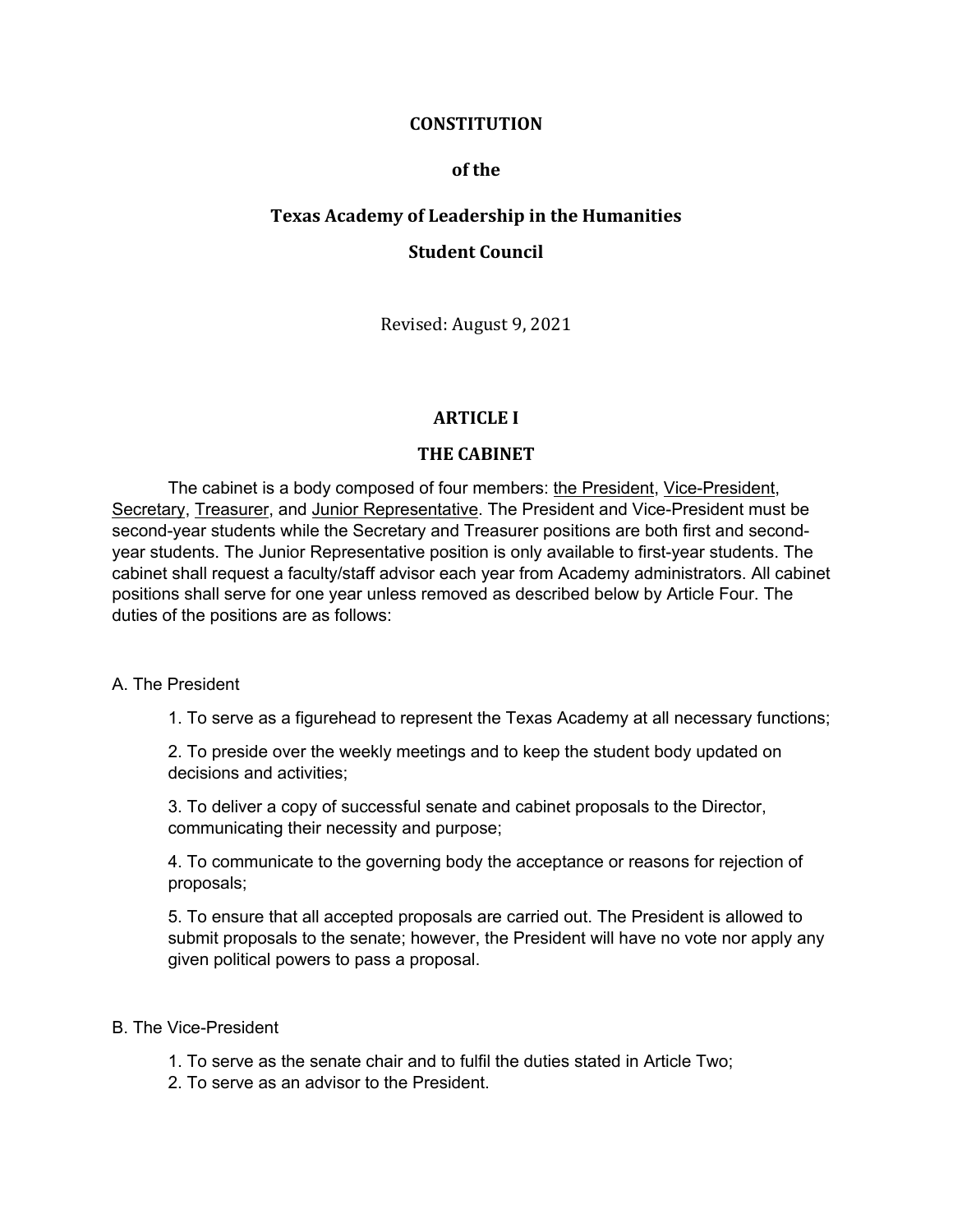### C. The Secretary

- 1. To produce accurate minutes for all Student Council meetings;
- 2. To take attendance at Academy functions and required events;
- 3. To serve as an advisor to the President.

### D. The Treasurer

- 1. To work directly with the senate to allocate funds and plan fundraisers;
- 2. To maintain and provide an accurate record of funds and expenditures;
- 3. To aid in the establishment and lead the fundraising committees for Student Council;
- 4. To serve as an advisor to the President.

### E. Junior Representative

- 1. To designate a spot in the cabinet to represent the Junior class;
- 2. To guide first years in becoming familiar and accommodated with the program;
- 3. To serve as an advisor to the President.

# **ARTICLE II**

# **THE SENATE**

The Senate is a body composed of six senators; three first-year representatives elected by firstyear students, and three second-year representatives elected by second-year students. The Senate will choose a staff advisor from among Academy staff. Each senate position will be for a term of one year unless removed under Article Four. All senators will be in equal standing and will conduct meetings according to Robert's Rules (modified is acceptable). All proposals must pass the Senate with a majority vote. The senate duties are as follows:

- 1. To prepare paperwork for proposals to the administration;
- 2. To assist committees for special events; and
- 3. To represent the student body and its concerns.

The Vice-President shall serve as the senate chair and shall be responsible for the following senate duties:

1. To mediate discussion;

2. The Vice-President is allowed to submit proposals to the senate, but the Vice-President will have no vote; and

3. Should the need for a tie-breaking vote within the senate arise, it shall be delegated to the Vice-President.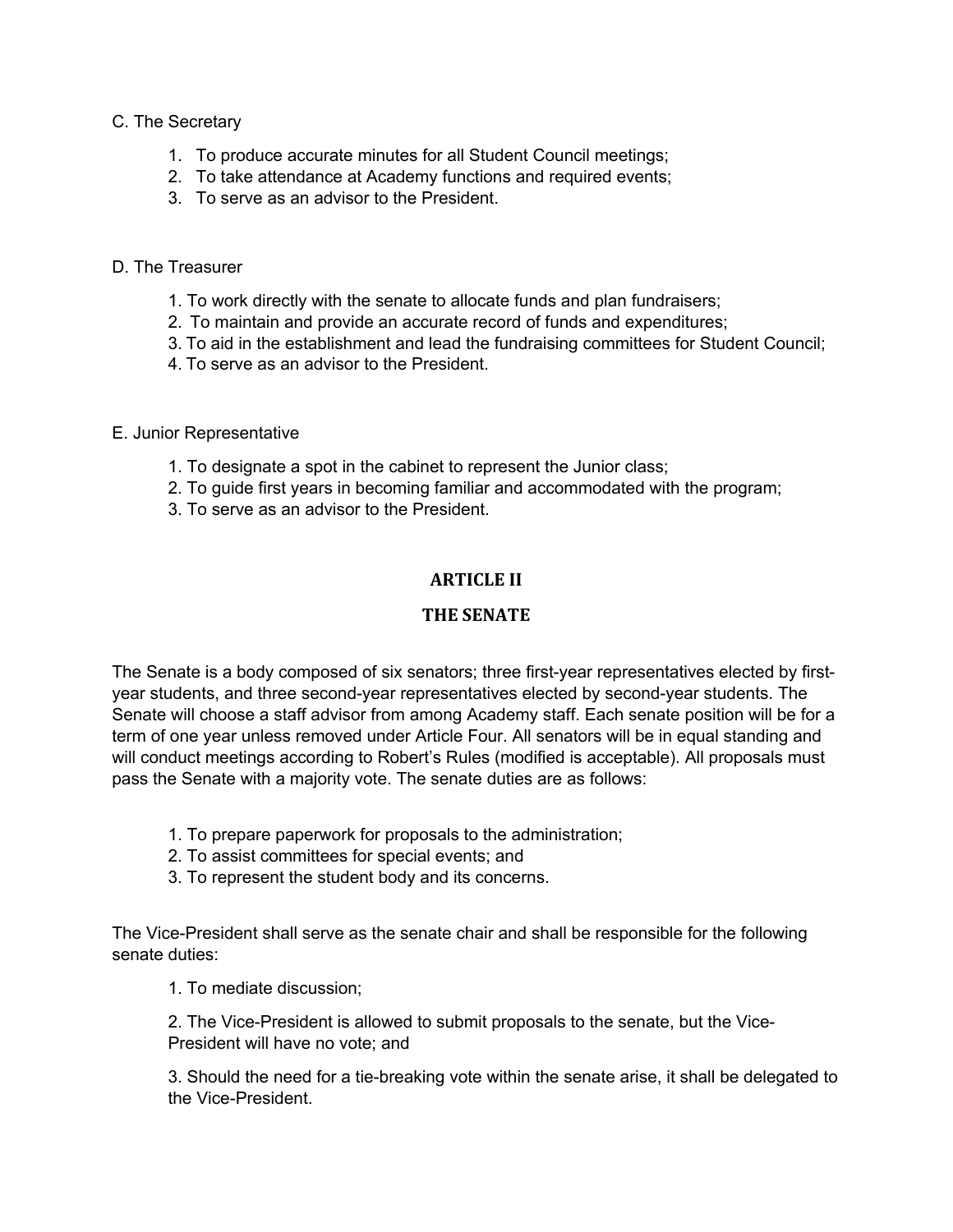### **ARTICLE III.**

### **THE ELECTIONS**

Students are eligible to run for the Texas Academy Student Council provided they:

(1) have a 3.0 semester GPA (or satisfactory progress reports for the first semester candidates),

- (2) have not committed any major behavior violations as determined by the Director, and
- (3) are verifiably active in a current service project.

Students running for office must submit their intention to run for office one week before the candidates of that office will be announced. The Presidential elections will be held within the last 30 calendar days of the academic year with the Vice-Presidential election occurring one week after the election of President. Cabinet (Secretary and Treasurer) elections will be held within the first 30 calendar days of the subsequent academic year, with senate elections held the following week.

• Note: Once elected, the President is unable to apply for a Peer Mentorship position.

At least one week before Election Day, candidates will submit speeches of 1-3 minutes to be approved by the administration. Speeches may not contain derogatory or other improper content such as the slander of other candidates, inappropriate language, etc. Candidates will deliver speeches immediately prior to the elections. Ballots will be collected by the Administrative Associate Senior (or an administrator appointed by the Director) and counted in the presence of 2 Texas Academy students.

In the event that a student does not arrive before speeches have begun, the student forfeits the right to run or vote in that election. Mitigating circumstances may warrant a late speech or vote, with permission of the Texas Academy Director. In the event of a tie, the candidates who earn the most votes will continue the procedure in run-off elections(s) to be held as soon as possible, decided by the Director. If a candidate does not win in one election, he/she may run for a position in the election held the following week. Senate elections will follow the same procedure as above.

No one may hold more than one Student Council position at any given time except the Vice-President who may become Acting President during a mid-year election due to a vacated post.